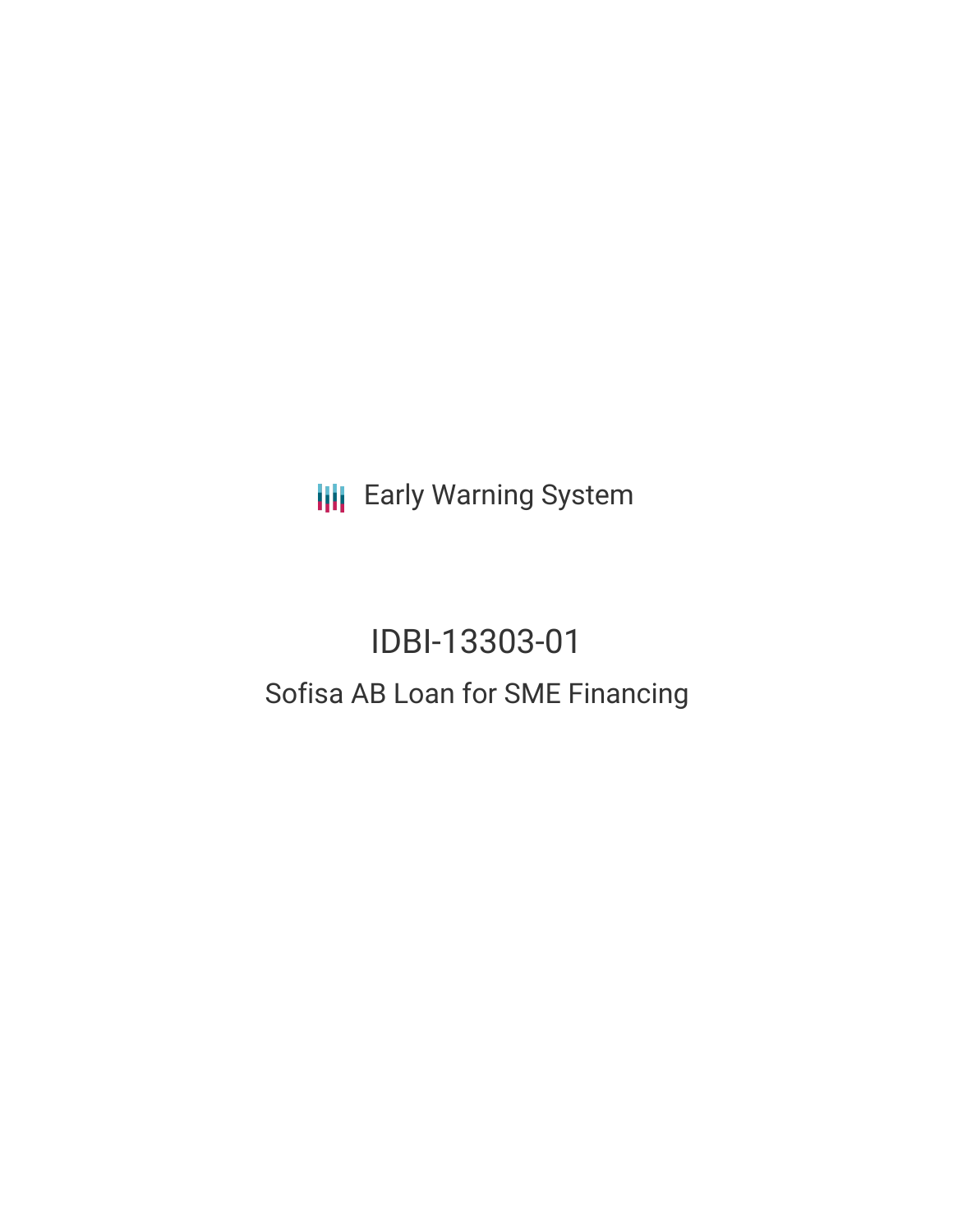

## **Quick Facts**

| <b>Countries</b>               | <b>Brazil</b>                |
|--------------------------------|------------------------------|
| <b>Financial Institutions</b>  | IDB Invest (IDBI)            |
| <b>Status</b>                  | Proposed                     |
| <b>Bank Risk Rating</b>        | FI                           |
| <b>Voting Date</b>             | 2021-05-10                   |
| <b>Borrower</b>                | Banco Sofisa S.A. ("Sofisa") |
| <b>Sectors</b>                 | Finance                      |
| <b>Investment Type(s)</b>      | Loan                         |
| <b>Investment Amount (USD)</b> | $$0.20$ million              |
| <b>Project Cost (USD)</b>      | $$0.20$ million              |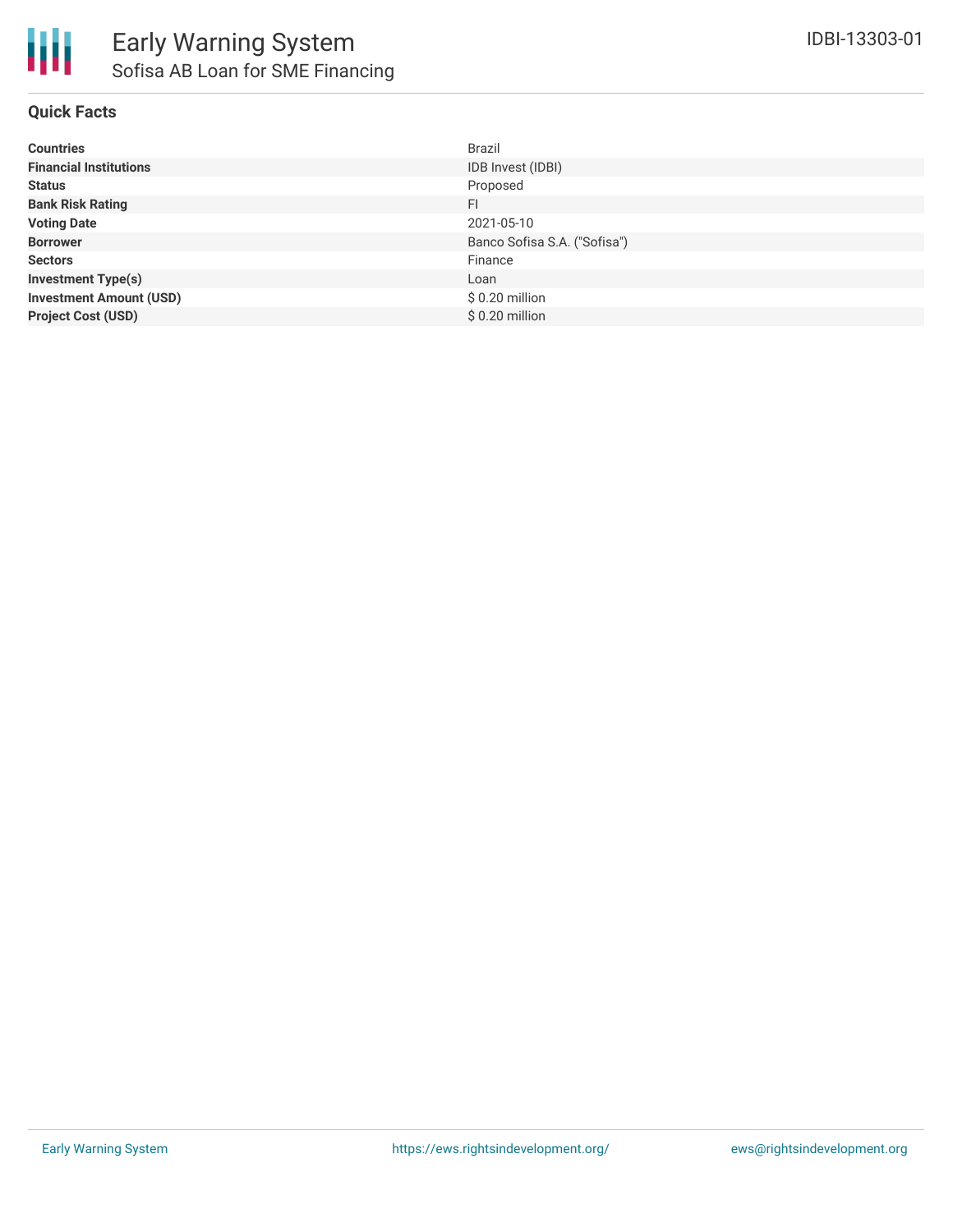

## **Project Description**

The proposed credit transaction (the "Project" or "Financing") consists of a syndicated A/B transaction of up to US\$ 200 million to Banco Sofisa S.A. ("Sofisa" or "Bank"), to be structured as follows: (i) US\$20 million held by IDB Invest; (ii) US\$30 million held by IDB; (iii) US\$25 million mobilized through potential cofinancing, financed by IDB Invest in its capacity as administrator of the Chinese Cofinancing Fund for Latin America and the Caribbean (the "Fund"); (iv) US\$50 million held by other Co-lenders; and (v) US\$75 million mobilized through potential B-lenders. The purpose of the project is to support Sofisa in its efforts to increase financing provided to small and medium-sized enterprises ("SMEs"), including those impacted by COVID-19, and contribute to Sustainable Development Goals ("SDGs"). At the same time, IDB Invest will provide technical advisory services to Sofisa, enabling Sofisa to increase the share of companies owned and controlled by women in its portfolio of clients, by reinforcing its internal capacities and practices of diversity and inclusion.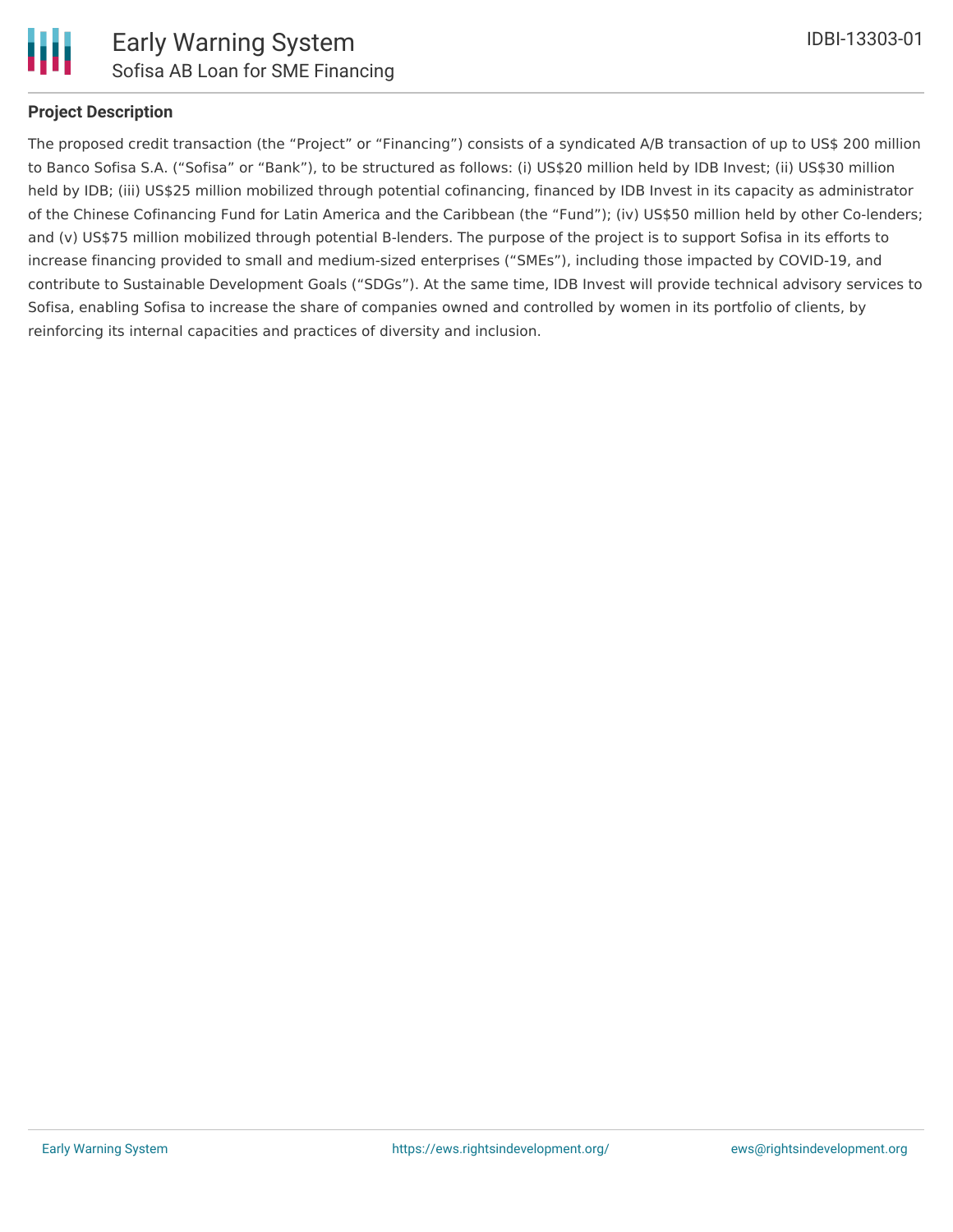### **Investment Description**

• IDB Invest (IDBI)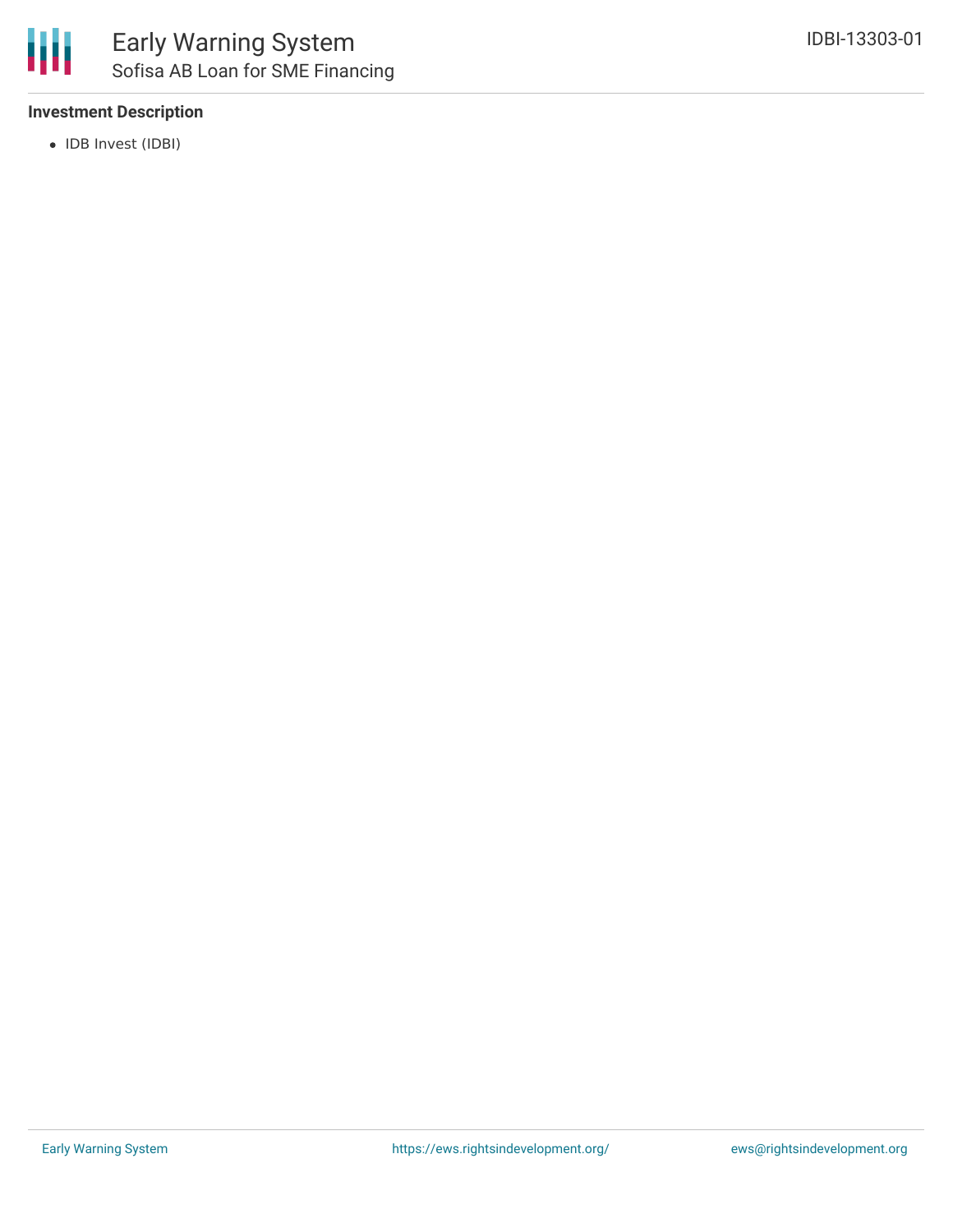

# Early Warning System Sofisa AB Loan for SME Financing

| <b>Private Actor 1</b> | <b>Private Actor</b><br>l Role | <b>Private Actor</b><br>l Sector | <b>Relation</b>          | <b>Private Actor 2</b> | <b>Private Actor</b><br>2 Role | <b>Private Actor</b><br>2 Sector |
|------------------------|--------------------------------|----------------------------------|--------------------------|------------------------|--------------------------------|----------------------------------|
|                        | $\overline{\phantom{0}}$       | $\overline{\phantom{a}}$         | $\overline{\phantom{0}}$ | Banco Sofisa S.A.      | Undisclosed                    | Finance                          |